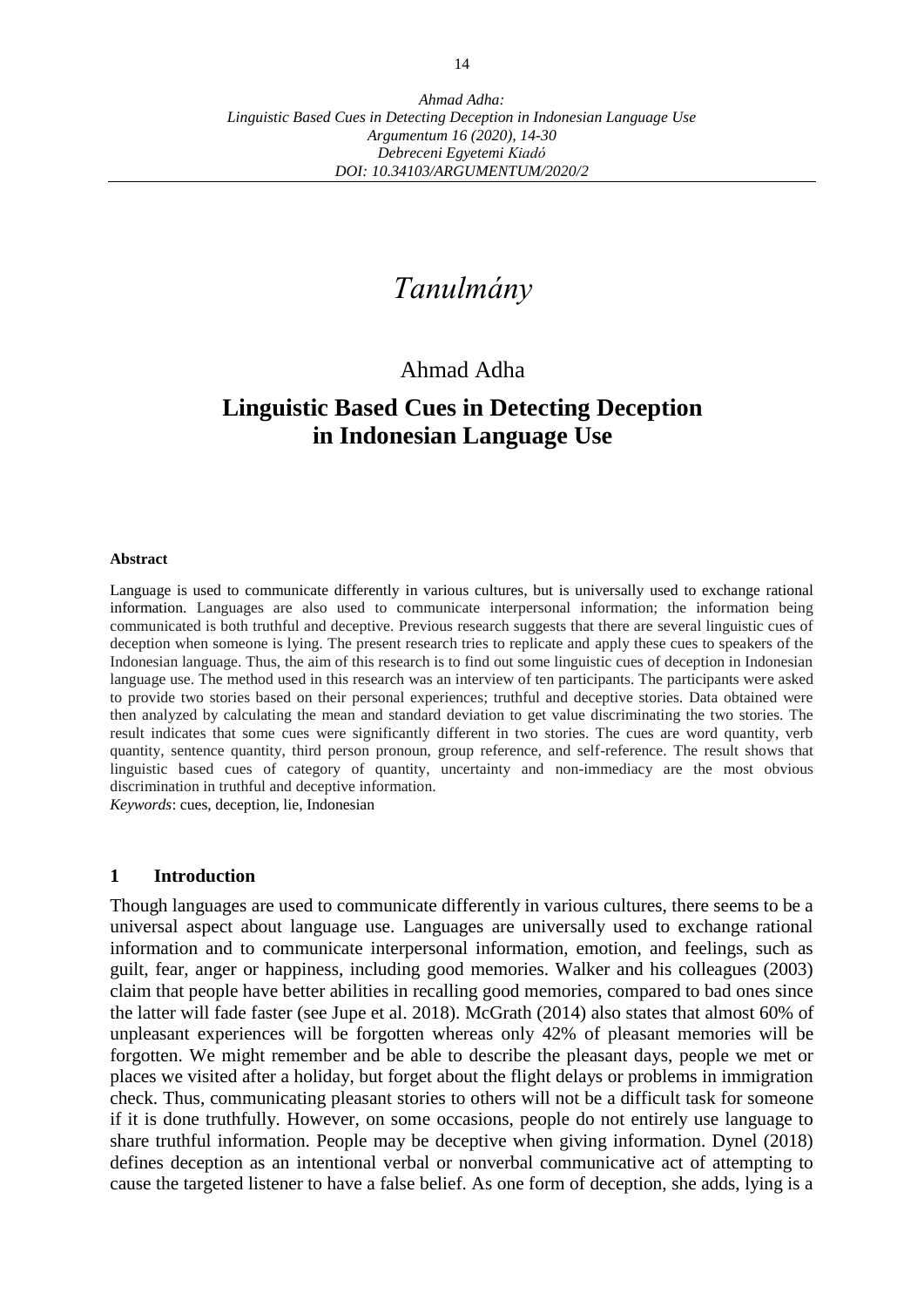#### *Ahmad Adha: Linguistic Based Cues in Detecting Deception in Indonesian Language Use Argumentum 16 (2020), 14-30 Debreceni Egyetemi Kiadó DOI: 10.34103/ARGUMENTUM/2020/2*

form of verbal communicative activity involving the speaker intending to deceive the listener. Coleman & Kay (1981) has a similar argument; lying is commonly defined as a statement that is used by the speakers to intentionally mislead the hearers. Furthermore, lies are statements that the speaker believes to be false and that are intended to mislead the listener (Bok 1978). Davis (1961) argues that when the speaker lies, he or she will show a strong psychological response because he or she wants to make the statement sound truthful and reliable even though he or she knows that it is false. These struggling emotional phenomena that the speaker has can be revealed through the examination of his or her verbal and nonverbal behavior. In fact, Vrij et al. (2000) even suggest three ways to detect lies, they are as follows; (1) observing how the speakers behave through movements, smile or gaze; (2) listening to what the speakers say through speech context analysis; and (3) measuring physiological response through polygraph test or control question test. Miller and Burgoon (1996) observe that it is important to note that some of the nonverbal cues also express things other than deception, since biological changes such as blood pressure and heart rate do not necessarily mean that the person is lying or telling the truth. Thus, analyzing people's verbal behavior is the most observable and reliable tool to detect whether they are telling untruthful statements. The way people think is reflected through the language use. So, when people talk about personal topics, there will be some differences if the topics are truthfully communicated or

not. This suggests that creating a false or imaginative story needs some efforts and results in different patterns of language use. Accordingly, it is possible to distinguish truth and lying through verbal cues. Fraser (1991) argues that this difference is the result of a feeling of stress, indicated in a decline in capacity for cognitive integration, in precision, in organization, and in ranking things.

There has been a lot of research conducted on deception. Most research before the 1980s focused on non-verbal deceptive cues, such as body language and the facial expression of a liar. Since then, researchers started to analyze paralinguistic cues of deception, for example liar's pauses and speech errors. In the last two decades, research on deception has included the examination of morphology, syntax, semantics, and discourse. However, there have been some issues that the previous research has not touched upon. For example, in his research, Dulaney (1982) examined his subjects in an interview setting. By doing this, he gave no room for the respondents to create a wholeness of a story since they only needed to answer questions of the interviewer. So, there was a lack of individual invention and motivation on behalf of the respondents in his research. Hancock et al. (2008) faced the similar inadequacy since the motivation to lie was not natural and the discourse examined was not a full text. Stellar and Koehnken (1989) focused on children but the method they applied only worked if there were non-verbal clues integrated in detecting deception. However, in Stellar and Koehnken's examination, it was not possible to separate the discourse created by the respondents to their non-verbal clues. Moreover, children have problems in differentiating real and imaginative events (Johnson & Raye 1981). There are some disadvantages to having children as respondents. Previous research was mostly using native speakers of English (such as Newman et al. 2003) and Hebrew (Dilmon 2009). Cross-cultural research examining verbal cues to deception is scarce. Sharon and colleagues (2018) are among the pioneers in this field. Respondents were speakers of English, Chinese and Arabic. However, the transcripts of Chinese and Arabic discourses were then translated which may result in loss of information. Aforementioned paragraphs indicate that there is a need for research which includes varying research populations, a strong motivation on behalf of the respondents, i.e. they have pseudo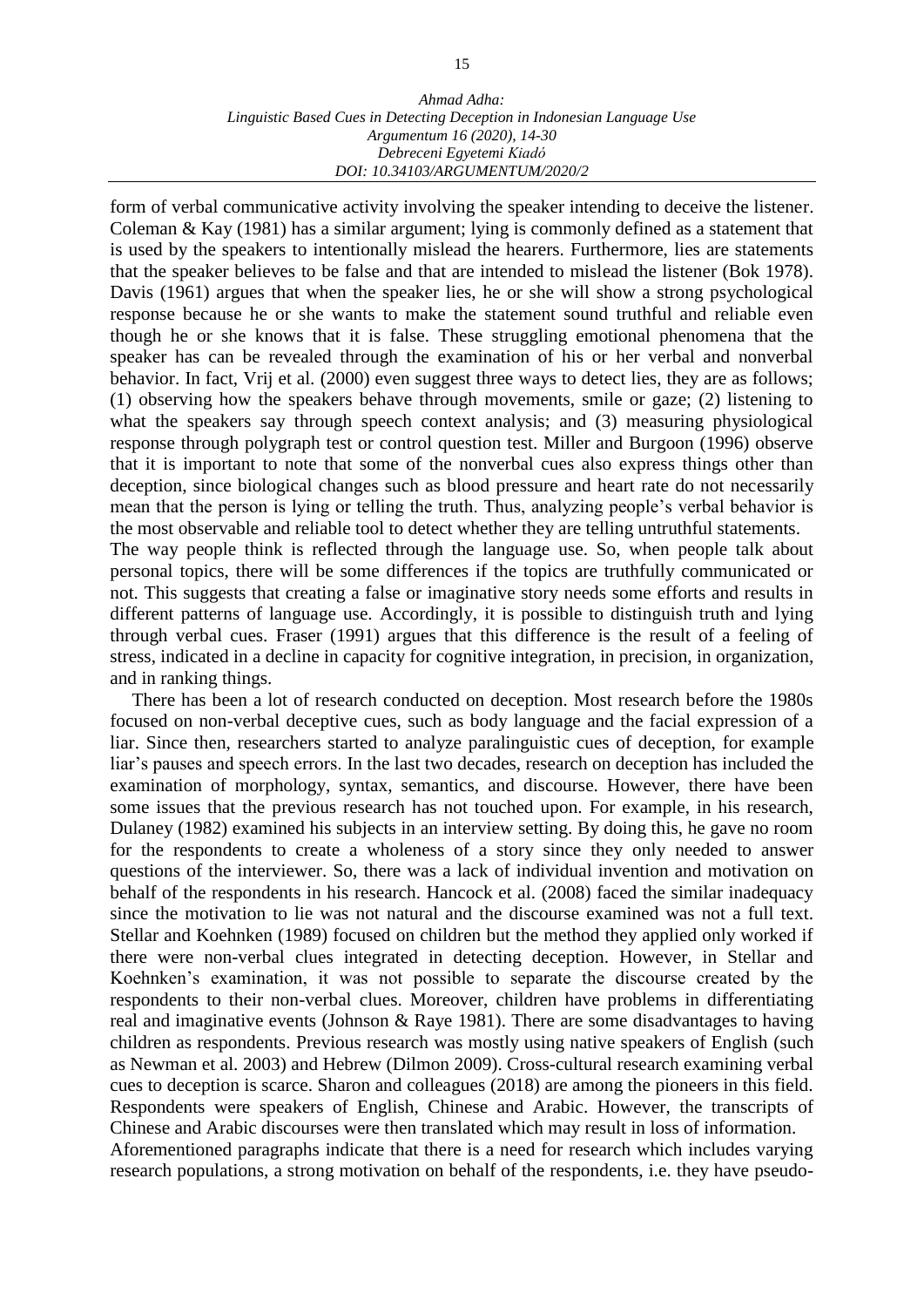intention to manipulate a story, complete deceptive and truthful discourses to examine, a thorough examination of different linguistic areas, and of the linguistic tools significantly distinguishing truthful and untruthful stories. Based on the assumption that there is a difference between the truthful and untruthful forms of language use, the present paper aims to detect lying through the linguistic cues provided by the speakers of Indonesian language. In order to fulfill this aim, an experiment has been conducted in which subjects were asked to provide truthful and untruthful stories of their past pleasant experiences. These stories were then coded and analyzed according to a taxonomy created relying on the theories of deception to find differences on the basis of their linguistic cues.

The organization of the paper is as follows. After this introductory Section 1, in Section 2, I will briefly describe theories of deception I rely on in this paper. In Section 3, I will provide the research question and the hypothesis for the experiment. In Section 4, the methodology of the experiment will be discussed; I characterize the participants, the instrument, and the procedure of the experiment. In Section 5, I will provide the result of the experiment showing linguistic differences of truthful and untruthful stories. In addition, statistical measurement through means and standard deviations of the linguistic cues will also be provided. After that, I will discuss the linguistic differences between truthful and untruthful stories and make a comparison to findings of previous research in Section 6. Finally, in Section 7, I will summarize the conclusions.

#### **2 Theory on deception**

Lying is an anomaly of the conventional rule of communication. Mey (1993) argues that to communicate is the objective of the speakers, thus they strive to be understood correctly and aim not to make a misleading impression. He adds that communication is a matter of cooperation. Grice (1975) has dealt with the philosophical aspect of conversation by suggesting the Cooperative Principle with subdivided categories or maxims of quantity, quality, relation, and manner. According to Grice, the speakers need to be attentive to these maxims in order to take part in a logical and comprehensible conversation. However, there may be occurrences in which one of the maxims is not observed which interferes with the logic and comprehensibility of the conversation. The non-fulfillment of one of the maxims of the Cooperative Principle can occur through flouting or violation of the maxims. Dynel (2018) argues that violation of the first sub-maxim of quality (i.e. do not say what you believe to be false) leads to lying. When one is lying, it is not about the information he or she is giving being objectively false, but it is about the speaker not believing the truthfulness of the information.

There are points in common among speakers of different languages regarding deception. As for honesty, it is also universal when the truth is sufficient for achieving a goal. All cultures want their members to value honest communication and avoid deception; however humans also have abilities to enable deceit at communication. Regardless of their native languages, liars will always try to avoid being caught in a lie. Galanski (2000) claims that deceptive communication is reinforced by communication that is not deceptive. Thus, liars will try to conceal their message within a discourse of truth and in non-deceptive context. That is why it is believable to say that there are indeed differences in lying and truthful discourse. There have been several analytic tools for examining textual information that have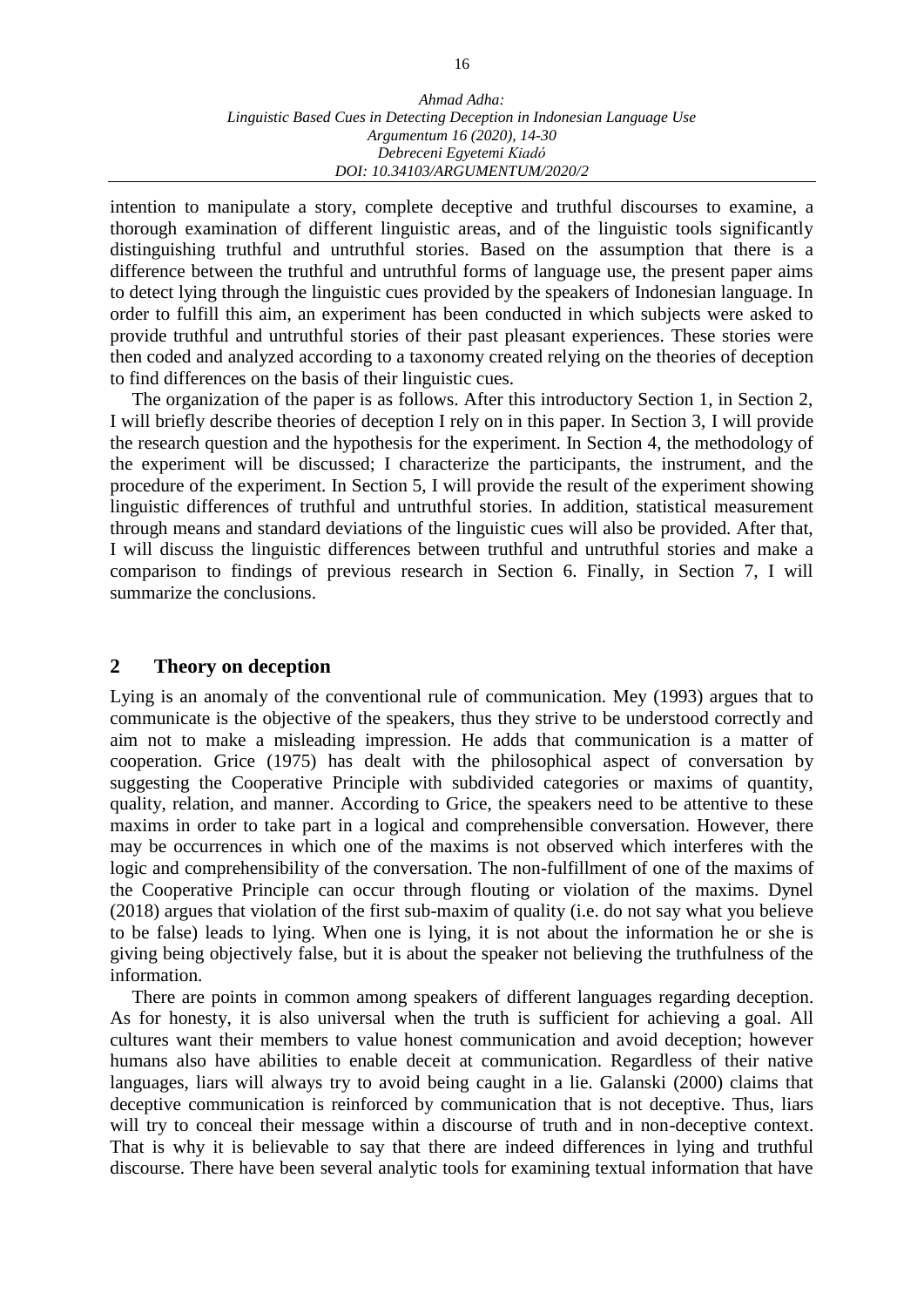been proposed and accepted in deception research or even deception detection practice. Some of them that will be referred to in this paper are Information Manipulation Theory (IMT) (McCornack 1992), Interpersonal Deception Theory (IDT) (Buller & Burgoon 1996), Reality Monitoring (RM) (Johnson & Raye 1981), Verbal Immediacy (VI) (Mehrabian and Wiener 1966) and Self-Presentational Perspective (DePaulo et al. 2003).

Information Manipulation Theory offers a multidimensional approach to deceptive messages. According to McCornack (1992), deception will possibly arise from violation of one or more of Grice's four maxims. In deceptive communication, covert violations of quantity can result in 'lies of omission' in which the speaker does not give enough information or even withholds some. Thus, the amount of information given to the listener is being altered. Covert violations of quality involve falsification of information. These violations might be considered stereotypical deceptive messages in which information is deliberately distorted or fabricated. Deception by evading others' statements involves covert violations of relevance. By committing evasion, the speaker manipulates the relevance of information. For example, a liar fails to directly answer a question. The deceptive act through the covert violation of the maxim of manner is resulting in equivocation. Here, information is conveyed in an ambiguous fashion or lacks clarity. Thus, covert violation of one or more of Grice's conversational maxims is assumed to result in messages that are functionally deceptive.

Interpersonal Deception Theory was developed to explain and predict deception and its detection in interpersonal contexts. This theory was proposed by Buller and Burgoon (1996) who suppose that a liar will utilize several strategies to manipulate information so that it appears credible and the receiver of information will be unable to detect deception. A metaanalysis made by DePaulo and her colleagues (2003) has given clarification in strategies and specific verbal indicators of lying. There are six categories where liars manipulate in their information transmission. The strategies are as follows:

- (a) Quality manipulation. When liars hide either complete or partial truthfulness, they are inclined to use more adjectives and adverbs to adequate the meaning of their statements.
- (b) Quantity manipulation. Liars want to create incompleteness of their information by using less words or sentence, or they may also reduce the specificity of the information such as not giving appropriate information regarding the time or place of the event. Liars might also repeat the same words, reducing their vocabulary and diversity of their messages.
- (c) Clarity manipulation. Liars also tend to create vagueness and uncertainty of their messages by using modal verbs such as 'may' or 'might', and using generalizing terms such as 'somebody', 'one time', etc.
- (d) Relevance manipulation. Instead of direct responses, liars provide indirect responses that are diverged from the expected responses.
- (e) Disassociation manipulation. Liars are trying to distance themselves from the messages and their contents. They do not want to be held responsible if they are once caught to be lying. Thus, they are using non-immediate language forms such as lack of pronouns or removing the author of the action through passive voice.
- (f) Image and relationship protecting behavior. Liars apply verbal and nonverbal behaviors to make them look sincere and trustworthy, and also to sustain their self-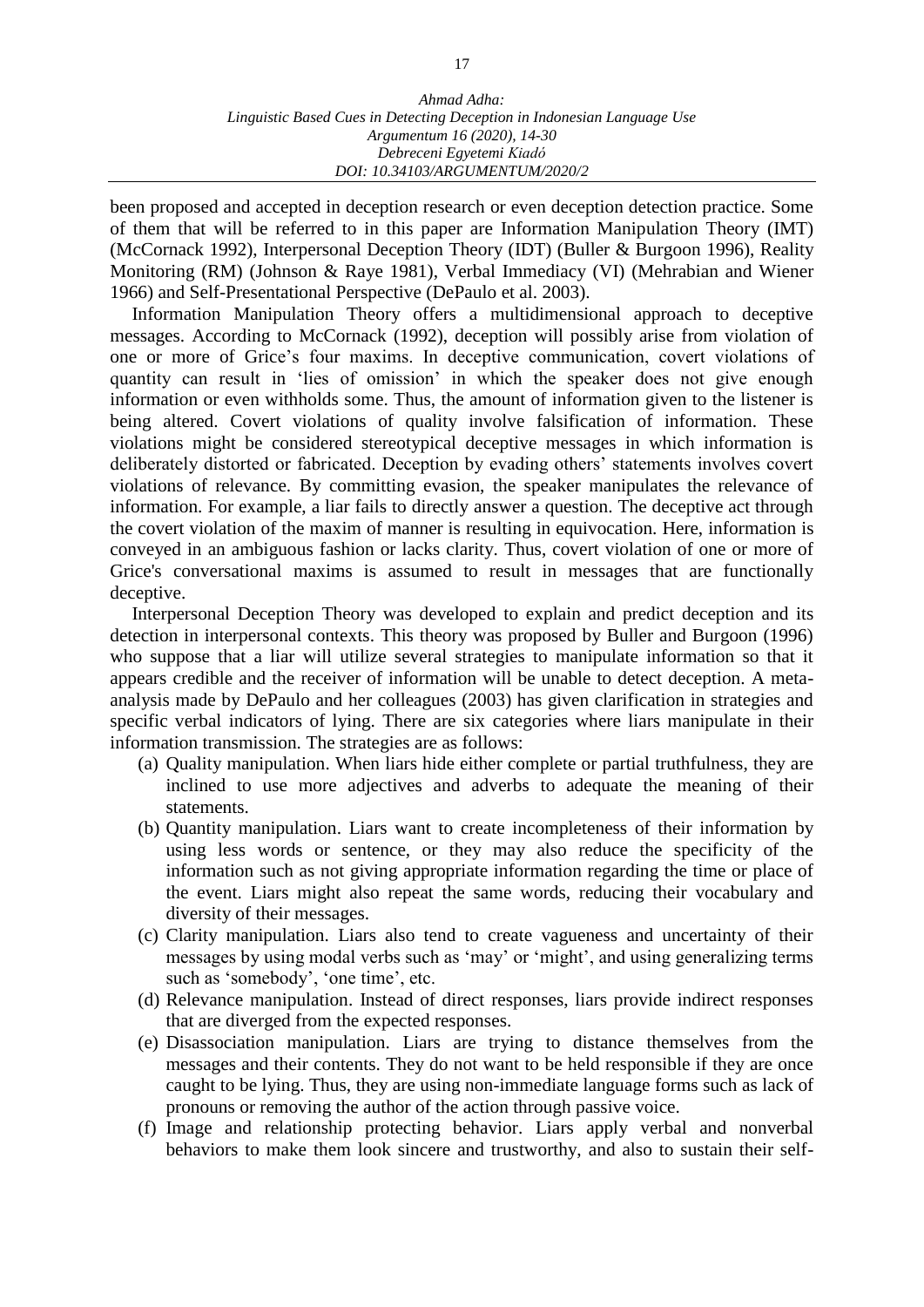presentation that they have created. These behaviors can be done by avoidance of discrediting information and evading negative affect in their message.

Reality Monitoring suggests that a truthful memory will be likely to contain perceptual, contextual and affective information in comparison to an event that has been made up that is likely to contain cognitive operations (Johnson & Raye 1981). Since deception is sometimes based on imagined rather than self-experienced events, this theory has been applied in the context of deception detection. The perceptual information mentioned before is any kind of information regarding visual details, sounds, smells, tastes and physical situations of the experienced story. Contextual pieces of information are spatial details, details regarding the location where the story took place, and details about how objects and people were situated in relation to each other, e.g. *John sits beside me*, and temporal details or information about the time order of events and details about the duration of events. Furthermore, affective information is about how someone felt during a real event. In contrast, a story from imagination is taken from an internal source, thus it contains cognitive information as stated before such as thought and reasoning, for example, 'I remember I wore a blue coat that night because it was very cold.' In addition, Lindsay and Johnson (1987) (see in Zhou et al. 2004) state that Reality Monitoring was found to be more useful for analyzing adults' statements because they have been able to differentiate between fact and fantasy as opposed to children.

Verbal Immediacy was initially proposed as a means of inferring people's attitude or affect (Mehrabian & Wiener 1966 in Zhou et al. 2004). The general construct of immediacy and non-immediacy refers to verbal and nonverbal behaviors creating a psychological sense of closeness or distance. Verbal non-immediacy can be indicated through lexical choices, syntax and phraseology of separation, non-identity, directness, or change in the intensity of interaction between the speaker and the listener. Furthermore, Mehrabian and Wiener (1966) (see in Zhou et al. 2004) state that this theory can be classified in three major categories: spatio-temporal, denotative specificity, and agent-action-object categories, which will then be broken down into subcategories. Donohue (see Zhou et al. 2004) states that VI has been applied to conversation analysis and concludes that the speaker avoiding being immediate can be indicated by some non-immediacy sub-categories. The examples of the sub-categories are spatial and temporal terms, passive voice, presence of modifiers, and other expressions such as volitional words, politeness, and automatic phrasing.

Self-Presentational Perspective theory was born from a meta-analysis conducted by DePaulo et al*.* in 2003. According to this theory, there are several cues of deception indicating whether one is lying. These cues are organized into five categories representing nonverbal, verbal and paraverbal communication. The first category suggests that liars are less forthcoming. They will provide shorter and less detailed responses and may appear reticent. The second category predicts that liars will tell less compelling stories which will include more discrepancies, be less engaging, more passive, uncertain, and non-immediate. The third category states that liars will be less positive and pleasant. The fourth category shows that liars are more tense. And the fifth category suggests that liars will include fewer ordinary imperfections and unusual contents within their messages.

Even though all these theories were created separately and none of them were developed specifically for text analysis and deception detection, the theories provide the theoretical and evidentiary foundation for the cues included in the current paper. Furthermore, some of these theories share many common aspects, and in fact, they are overlapping. For example, passive voice will be found more in deceptive messages as suggested by Interpersonal Deception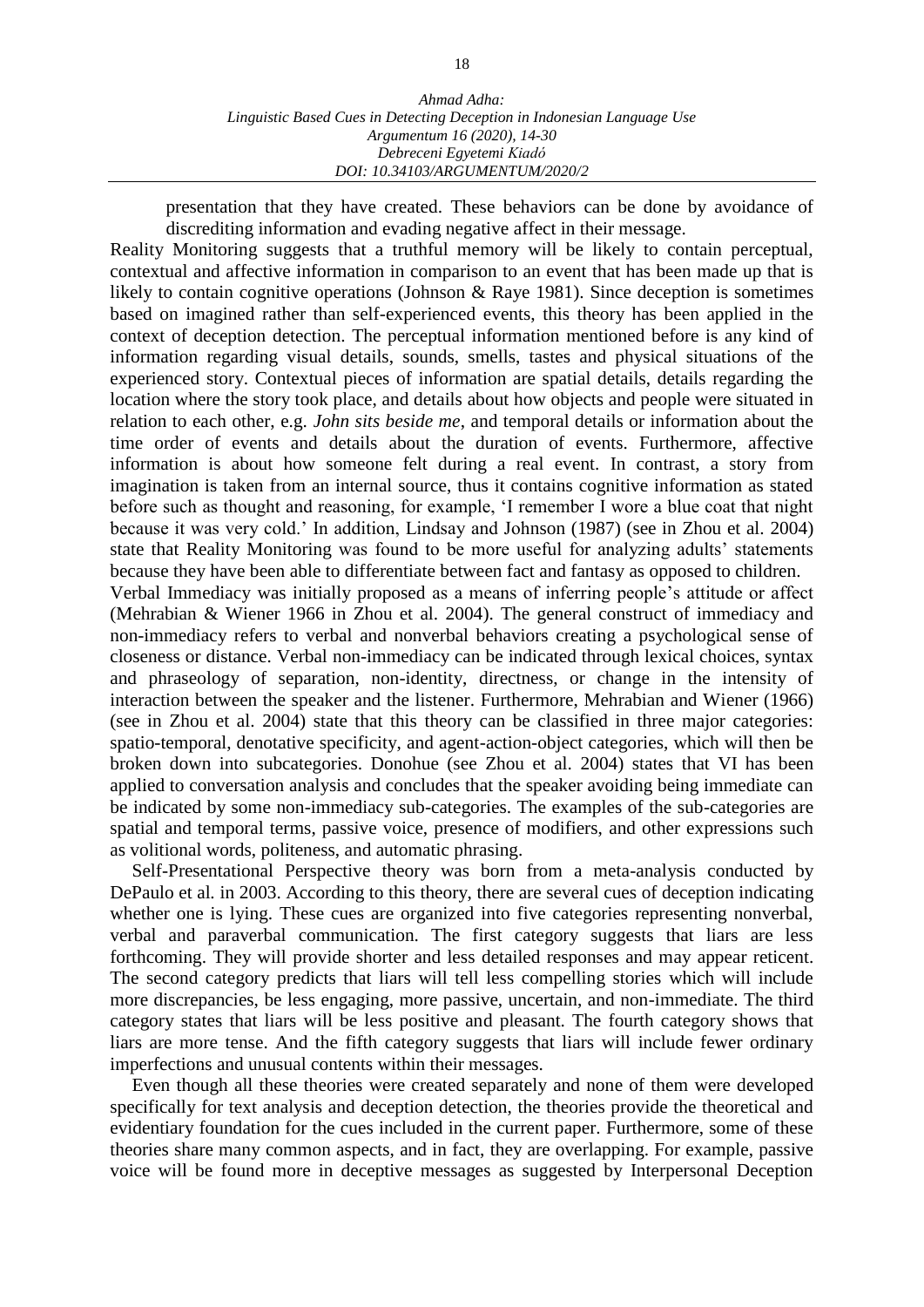Theory, Verbal Immediacy, and Self-Presentational Perspectives. The taxonomy in Table 1 shows the linguistic categories used to determine truthful and deceptive messages applied in the research presented here. This is a modified version of a taxonomy proposed by Zhou et al. (2004) and Fuller et al. (2013; 2015). Zhou and his colleagues (2004) included a category of informality into their analysis by measuring typographical errors occurring in written texts they examined. Fuller (2008) used official reports taken from people of interest as his data. Thus, he added a category of severity which is described as the consequence of being involved in the incident described by the speaker. The table also has more categories compared to previous research by Adha (2018) as the current research is a rethinking and continuation of the previous one.

| Category      | <b>Theoretical Foundation</b>             |
|---------------|-------------------------------------------|
| Quantity      | IMT, IDT, Self-Presentational Perspective |
| Specificity   | IMT, IDT, RM, VI                          |
| Uncertainty   | IMT, IDT, VI, Self-Presentational         |
|               | Perspective                               |
| Complexity    | IMT, IDT                                  |
| Diversity     | IMT, IDT                                  |
| Expressivity  | IDT                                       |
| Non-immediacy | IMT, IDT, VI, Self-Presentational         |
|               | Perspective                               |

*Table 1. Text-Based Deception Categories*

The first category is quantity, dealing with the length of a message given by a deceiver. If time is available and efforts at persuasion may be beneficial, the deceiver is likely to create a longer message (Zhou et al. 2004). This is due to one wanting to appear reliable and thus using more words, verbs and sentences in the communication. In the context of the research presented here, the subjects were asked to provide stories without interruption and to provide believable stories thus quantity might increase. The next category is specificity, reflecting on the type and amount of details within a message. It is expected that the subjects would mention less spatio-temporal and perceptual information when they told an untruthful story. The third category is uncertainty. It relates to attempts to avoid giving relevant answers to the context and circumstances. This suggests that the subjects would have ambiguous and general statements in their untruthful stories. Some linguistic cues indicating uncertainty are for example the use of modal verbs, uncertainty words, and third person pronouns. The subjects of the current experiment were presumed to have these linguistic cues when they presented untruthful stories. The next category is complexity which deals with the simplicity of a message (Zhou et al. 2004). Zhou and colleagues (2004) argue that a deceiver is assumed to use simpler message since his or her energy is consumed to manage the situation (see Fuller et al. 2015). Complexity is also about the comprehensibility of the message. Following Zhou et al.'s experiment, to measure the complexity of text, the average number of sentence length was counted. These numbers were expected to be lower in stories containing deception by the subjects of the present experiment. The fifth category is diversity, concerning lexical, content word diversity and redundancy. Lexical diversity is obtained from the number of different words or terms created by the speakers divided by the total number of words or terms that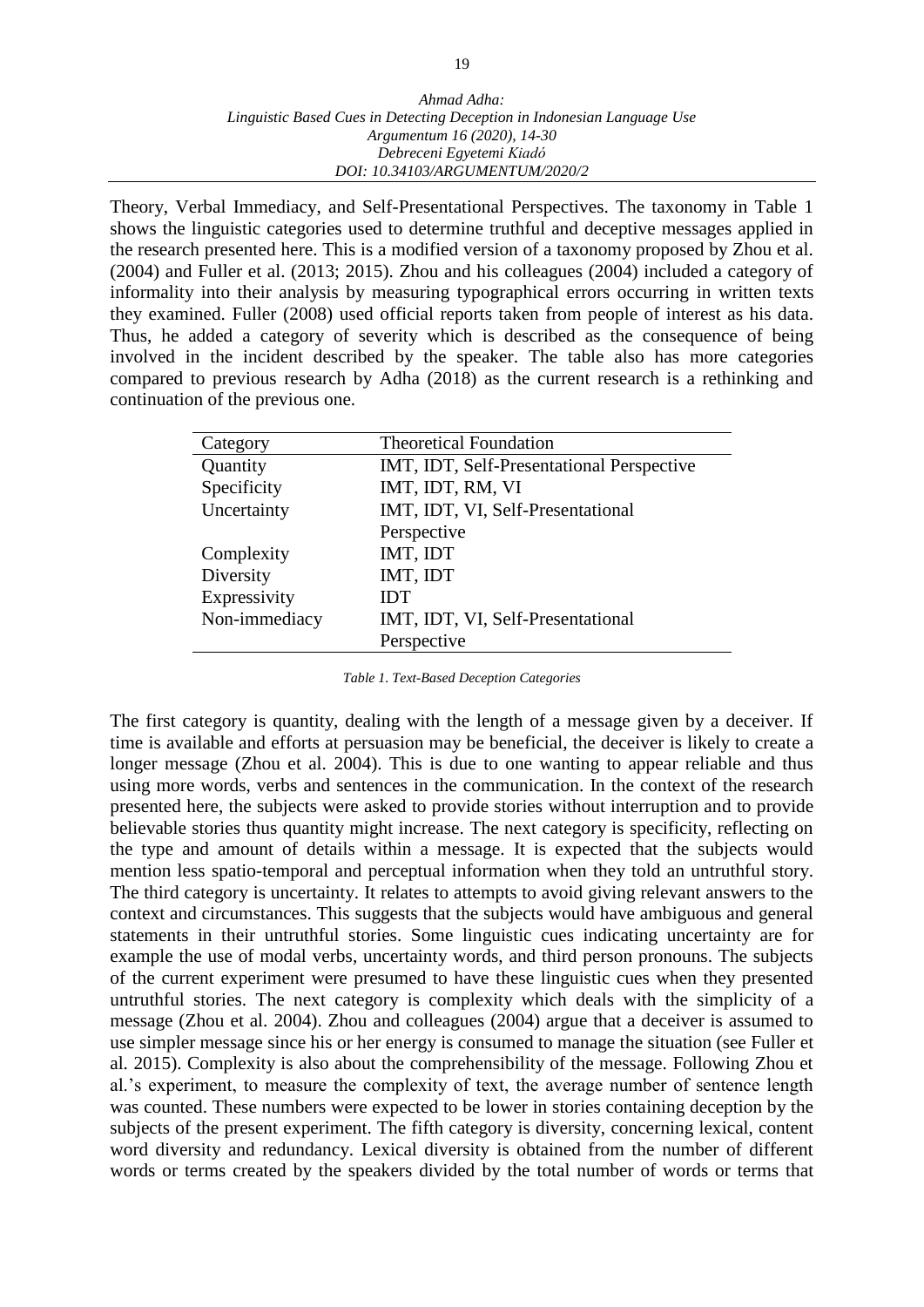they produce. As for the content word diversity, it is attained by dividing the number of different content words or terms and the total number of all content words. And, redundancy is from the number of function words per the number of sentences. According to Fuller et al. (2015), a deceiver is thought to use less diverse language and more repetition of words and phrases. It is presumed that a higher diversity level means the subjects were telling truthful stories. The sixth category as suggested by IDT is expressivity. It refers to how vivid and expressive language is used to create emotion in others. Fuller et al. (2015) explains that the number of adjectives and adverbs will show the expressivity of the language. Thus, in order to obtain expressivity, the number of adjectives and adverbs will be divided with the number of nouns and verbs created by the speakers. The speakers were expected to produce a higher amount of expressivity in their deceptive stories. Finally, the category of non-immediacy relates to language use creating psychological distance and to avoidance of taking responsibility of or claiming ownership of a message. It is one of the strategies for depersonalizing a message as described in some theories of deception. To distance oneself from the message, the communicator will use a more passive voice, objectification, generalizing terms and first plural pronouns. These cues were also presumed to be used by the subjects of the current research.

#### **3 Research questions and hypotheses**

The aim of this research is to examine the linguistic cues of deception provided by the speakers of the Indonesian language. The concept of deception may be universal, however through this current research, I want to find out if the speakers of Indonesian language produce similar linguistic cues of deception as the other language speakers. To assess this, the subjects will tell three different stories in which one of them is based on untruthful events. A comparison of these stories will be made and it is expected that the untruthful stories will contain more words and sentences, less spatio-temporal and perceptual information, use of modal verbs, uncertainty words, and third person pronouns, use simpler message indicated by lower average number of sentence length, use less diverse language and more repetition of words and phrases, use more adjectives and adverbs that increase the expressivity of the message, and use more passive voices, objectification, generalizing terms and first plural pronouns.

## **4 Method**

#### *4.1 Participants*

In the present study, there were 10 participants (5 men and 5 women) between the ages of 24 and 37 (average age: 28.9), all of them have finished at least their bachelor study and 8 participants are now currently enrolling at either master or PhD study in a university in Hungary, while the others are housewives/househusbands. The experimental population was heterogeneous, coming from different places in Indonesia; 6 respondents are from Java, 2 are from Sulawesi, one is from Sumatra, and one is from Kalimantan. 9 of them speak at least one regional language, and also English. But, all of them are native speakers of Indonesian. All participants volunteered to participate in this study.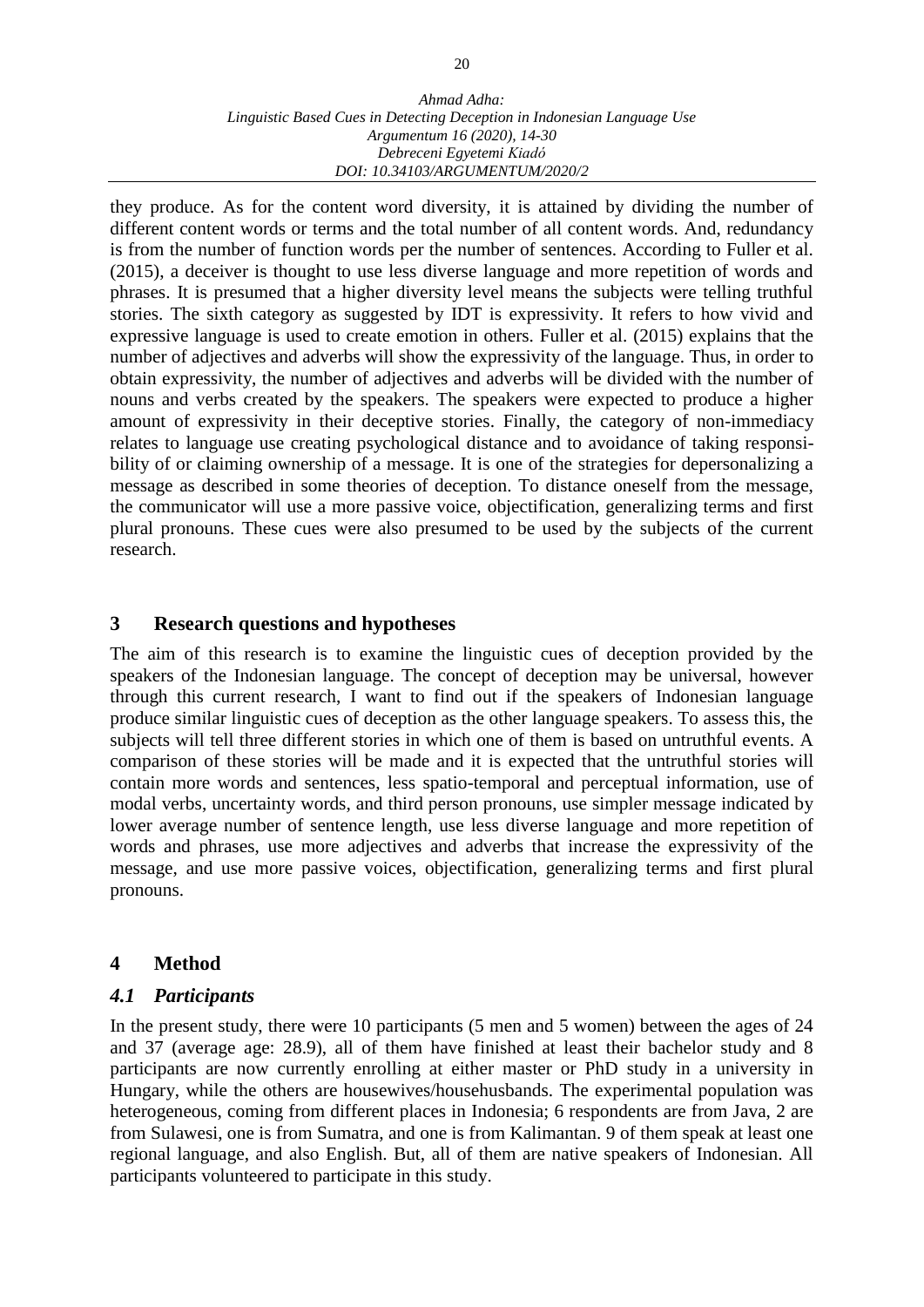#### *4.2 Instruments*

Table 2 is obtained from the construction of categories from Table 1. This table was constructed from findings of previous research in which written or oral texts of other languages were analyzed. Previous research such as Zhou et al (2004), conducted their research by analyzing written texts of students, meanwhile Fuller et al (2015) analyzed data taken from a real legal case.

The linguistic cues to determine truthful and untruthful stories will be categorized according to the following table. The plus (+) and the negative (-) mean that these cues are predicted to be higher or lower respectively in untruthful stories.

| Category     | Cue                              | Predicted Change in Deceptive<br>Messages |
|--------------|----------------------------------|-------------------------------------------|
|              | <b>Word Quantity</b>             | $^{+}$                                    |
| Quantity     | Verb Quantity                    | $^{+}$                                    |
|              | <b>Sentence Quantity</b>         | $^{+}$                                    |
|              | <b>Spatial Close Information</b> |                                           |
|              | <b>Spatial Far Information</b>   | $^{+}$                                    |
|              | <b>Temporal Immediate</b>        |                                           |
| Specificity  | Information                      |                                           |
|              | Temporal Non-immediate           | $^{+}$                                    |
|              | Information                      |                                           |
|              | Perceptual Information           |                                           |
|              | <b>Modal Verb</b>                | $^{+}$                                    |
| Uncertainty  | <b>Third Person Pronoun</b>      | $^{+}$                                    |
|              | Uncertainty                      | $^{+}$                                    |
| Complexity   | <b>Average Number of Clause</b>  |                                           |
|              | <b>Average Sentence Length</b>   |                                           |
|              | <b>Content Word Diversity</b>    |                                           |
| Diversity    | Function Word Diversity or       |                                           |
|              | Redundancy                       |                                           |
|              | Lexical Diversity                |                                           |
| Expressivity | Emotiveness                      | $^{+}$                                    |
|              | <b>Group Reference</b>           | $^{+}$                                    |
| Non-         | Self-Reference                   |                                           |
|              | Objectification                  | $^{+}$                                    |
| Immediacy    | <b>Passive Voice</b>             | $^{+}$                                    |
|              | Generalizing term                | $^{+}$                                    |

*Table 2. Linguistic Cues for Examination*

#### *4.3 Procedure*

During the data collection, each of the subjects was contacted individually for a meeting. The meeting was conducted in a location where it was adequate for the subjects to tell the stories and for me to record their stories. As for the subjects who were not able to have a face-to-face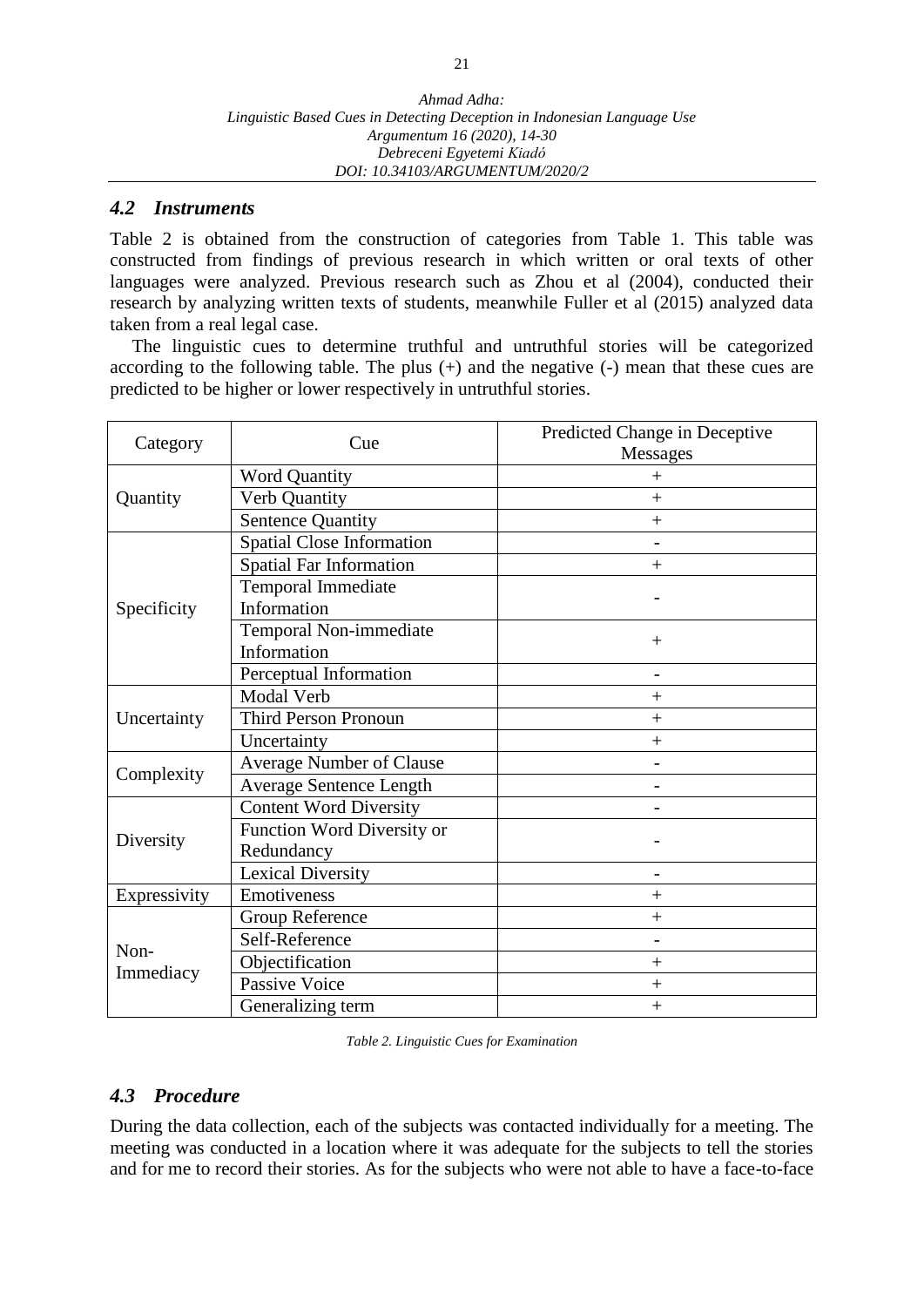meeting, they were contacted via mobile applications, such as Skype or WhatsApp. In the beginning of the meeting, all subjects were asked to tell a preliminary story about a joyful activity this week. This story served as an icebreaker to form a relationship between the interviewer and the subjects, and also as true story elicitation before they were made aware of the subject of the study in which they were required to tell stories of deception.

The subjects were told that they would be assisting in research on deception and would be asked to provide two happiest stories from their past in which one of them was truthful and the other was fabricated. They were told that another group of subjects would listen to their stories and identify which of the stories were true. The subjects did not know in this phase of the research that it was their stories that would be studied. Thus, their speech was more natural and they were more motivated to deceive and attempt to mislead other people. After telling the stories, all subjects were asked to tell which of them were lying.

At the end of the meeting, the subjects were given more details about the particular purposes of the study and were asked if they would still allow their recordings to be used for the study. All of the subjects gave their permission.

The recorded stories were then transcribed. The transcription was done by typing all words and sentences produced by the subjects. Each of the transcribed stories was examined separately. A comparison was then made of the three stories told by each subject: the joyful activity this week, the happiest story from the past, and the fabricated story. The examination was conducted according to the linguistic cues on Table 2. Each cue was tallied and listed. For example, for the category of quantity, the number of words, verbs, modifiers, and sentences were tallied from all subjects. The average and standard deviation were also counted and then presented in the table of results.

#### **5 Results**

During the interview, the respondents were asked to provide stories without time restriction. As the icebreaker story was unplanned in the interview, all respondents spent less time in the stories compared to the other two types. This affects the entirety of the data from the icebreaker story in which the numbers in the following tables are lesser from the others. The numbers in the tables presented below are the mean and the standard deviation, where the latter is put in brackets.

|                          | Predicted Change in | Icebreaker   | Truthful     | Deceptiv   |
|--------------------------|---------------------|--------------|--------------|------------|
| Cue                      | Deceptive Messages  | <b>Story</b> | <b>Story</b> | e Story    |
| <b>Word Quantity</b>     |                     | 54.9 (28.98) | 142.9        | 134.8      |
|                          |                     |              | (82.93)      | (75.82)    |
| Verb Quantity            | $^{\mathrm{+}}$     | 6.9(3.84)    | 20.3(15.8)   | 16.3       |
|                          |                     |              |              | (13.56)    |
| <b>Sentence Quantity</b> |                     | 5.4(2.27)    | 13(8.68)     | 12.9(6.94) |

#### *5.1 Results of the category of quantity*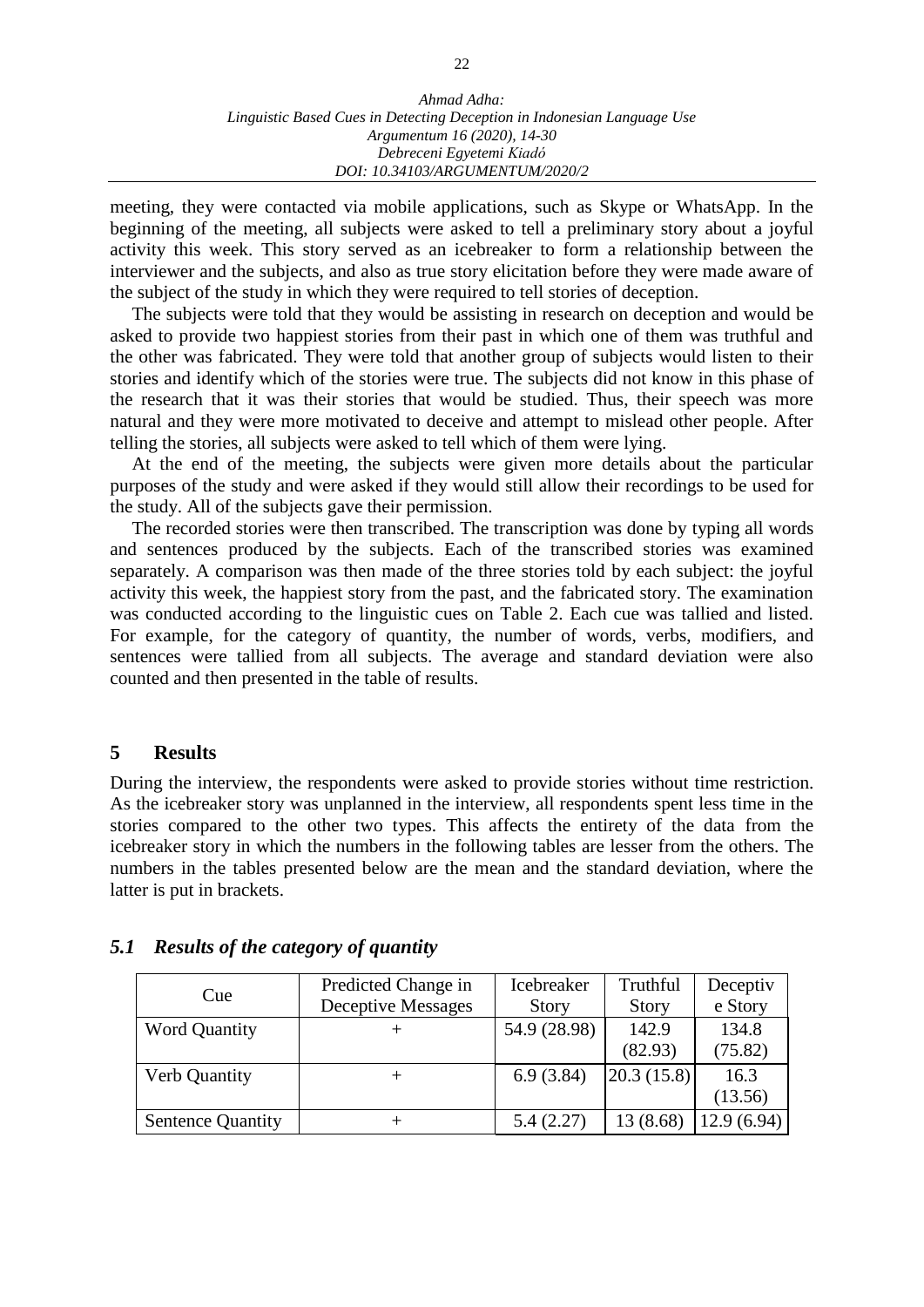The table above reveals that there are more words and verbs produced by the subjects in their deceptive stories. However, the mean of the sentences is almost the same in their truthful stories. Although this is not as it was expected, these results might be different if time limitation in the speakers' storytelling was applied.

#### *5.2 Results of the category of specificity*

| Cue                                      | <b>Predicted Change</b><br>in Deceptive<br><b>Messages</b> | <b>Icebreaker</b><br><b>Story</b> | Truthfu<br>1 Story | Deceptive<br><b>Story</b> |
|------------------------------------------|------------------------------------------------------------|-----------------------------------|--------------------|---------------------------|
| Spatial Close Information                |                                                            | 2(1.63)                           | 3.8(2.44)          | 3.3(2.71)                 |
| <b>Spatial Far Information</b>           | $^{+}$                                                     | 0.6(1.26)                         | 1.3(1.49)          | 0.9(0.88)                 |
| <b>Temporal Immediate</b><br>Information |                                                            | 1.6(1.42)                         | 1.4(2.37)          | 1.3(2.16)                 |
| Temporal Non-immediate<br>Information    | $\pm$                                                      | 0.4(0.7)                          | 0.7(0.82)          | 0.9(1.29)                 |
| Perceptual Information                   |                                                            | 0.6(1.26)                         | 0.9(1.6)           | 0.3(0.48)                 |

As we can see in the table of specificity, findings on spatial far information are not as it was expected. This is because the subjects in the current experiment used many general locations in their truthful stories. The other cues such as spatial far information and temporal nonimmediate information are in line with the prediction although the margin is not really high.

## *5.3 Results of the category of expressivity*

| Cue         | Predicted Change in | Icebreaker                                               | Truthful | Deceptiv |
|-------------|---------------------|----------------------------------------------------------|----------|----------|
|             | Deceptive Messages  | <b>Story</b>                                             | Story    | e Story  |
| Emotiveness |                     | $\mid$ 0.47 (0.34) $\mid$ 0.34 (0.17) $\mid$ 0.45 (0.16) |          |          |

To obtain the results of the above cue, the number of adjectives and adverbs created by the subjects were divided by their number of nouns and verbs. As expected, the subjects produced more adjectives and adverbs in their deceptive stories as shown in the table above.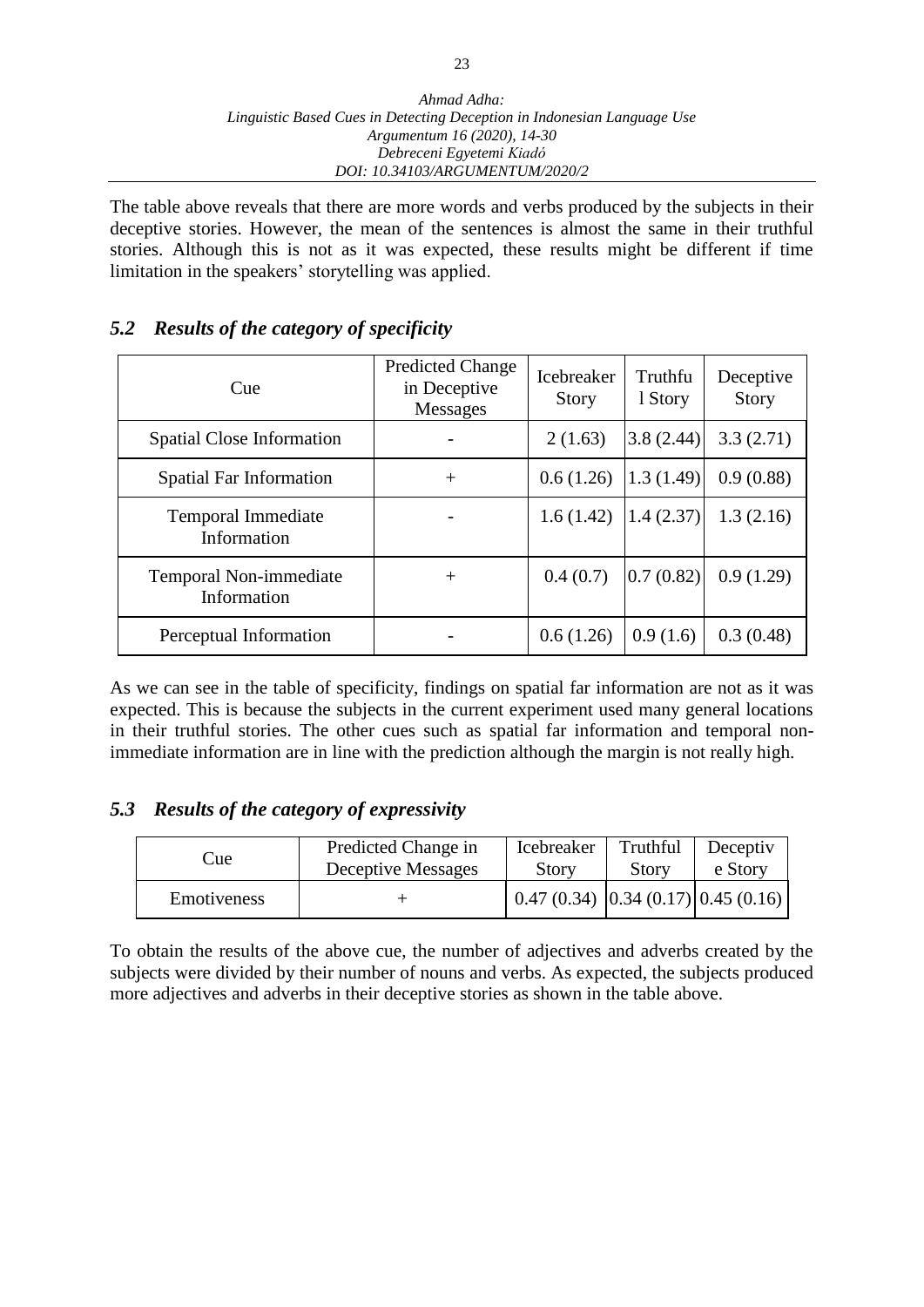#### *5.4 Results of the category of uncertainty*

| Cue                     | Predicted Change in<br><b>Deceptive Messages</b> | <b>Icebreak</b><br>er Story | Truthful<br>Story                                             | Deceptiv<br>e Story |
|-------------------------|--------------------------------------------------|-----------------------------|---------------------------------------------------------------|---------------------|
| Modal Verb              |                                                  |                             | $0.5(0.53)$   $0.7(0.95)$   2.1(1.91)                         |                     |
| Third Person<br>Pronoun |                                                  |                             | $\vert 0.7 \, (1.89) \vert 0.3 \, (0.95) \vert 1.7 \, (1.95)$ |                     |
| Uncertainty             |                                                  |                             | $0.5(0.85)$ 0.9 (1.29) 1.1 (0.74)                             |                     |

Results in the category of uncertainty are more significant compared to the results in the previous categories. The mean of modal verbs, third person pronouns and uncertainty words was found to be higher in the subjects' deceptive stories.

#### *5.5 Results of the category of complexity*

| Cue                               | Predicted Change in      | Icebreak | Truthful                                                                          | Deceptive |
|-----------------------------------|--------------------------|----------|-----------------------------------------------------------------------------------|-----------|
|                                   | Deceptive Messages       | er Story | <b>Story</b>                                                                      | Story     |
| <b>Average Sentence</b><br>Length | $\overline{\phantom{0}}$ |          | $\vert 10.39 \vert (2.9) \vert 11.99 \vert (3.89) \vert 10.53 \vert (2.08) \vert$ |           |

To obtain the results for average sentence length, the total number of words is divided by the total number of sentences created by the subjects. The mean in this category proves that sentences in truthful stories are more complex than in deceptive stories.

#### *5.6 Results of the category of diversity*

| Cue                               | Predicted Change in | Icebreaker                             | Truthful     | Deceptiv |
|-----------------------------------|---------------------|----------------------------------------|--------------|----------|
|                                   | Deceptive Messages  | <b>Story</b>                           | <b>Story</b> | e Story  |
| Content Word<br>Diversity         |                     | $0.81(0.11)$ $0.73(0.12)$ $0.71(0.06)$ |              |          |
| <b>Function Word</b><br>Diversity |                     | 4.16 (1.37) [5.01 (1.68) [4.81 (1.27)] |              |          |
| <b>Lexical Diversity</b>          |                     | $0.74(0.09)$ $0.62(0.12)$ 0.59 (0.1)   |              |          |

The content word diversity is acquired by dividing the number of different content words or terms and the total number of all content words. Meanwhile, function word diversity comes from the number of function words divided by the number of sentences. As for the lexical diversity, the number is obtained from the number of different words or terms created by the speakers divided by the total number of words or terms that they produced.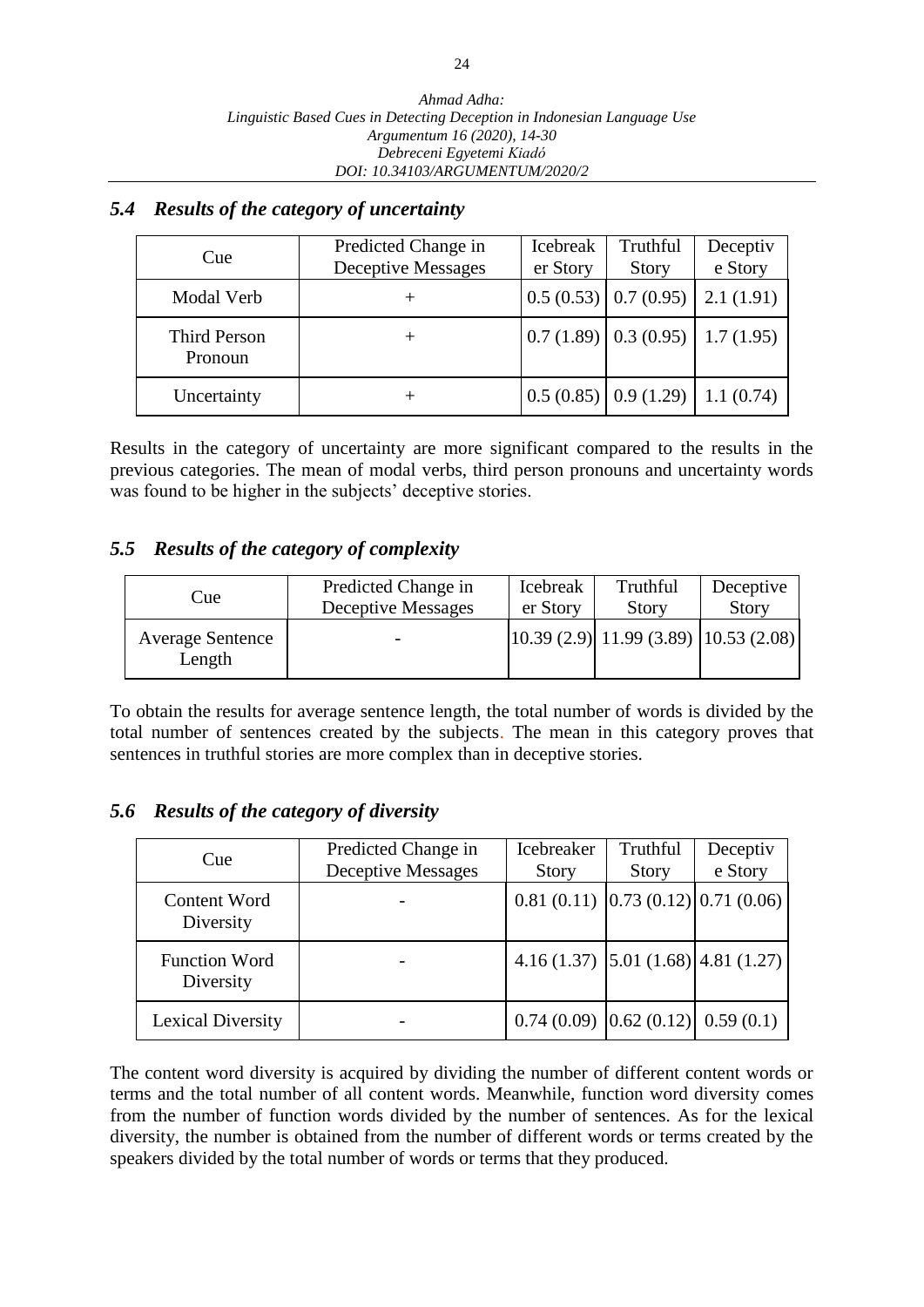From the result table of diversity, the content word diversity and lexical diversity in general are higher in icebreaking and truthful stories. However, the function word diversity is slightly higher in truthful stories compared to deceptive ones.

## *5.7 Results of the category of non-immediacy*

| Cue               | Predicted Change in<br><b>Deceptive Messages</b> | Icebreake<br>r Story | Truthful<br><b>Story</b> | Deceptiv<br>e Story |
|-------------------|--------------------------------------------------|----------------------|--------------------------|---------------------|
| Group Reference   | $^{+}$                                           | 0.7(1.34)            | 3.9(4.68)                | 2.9(3.14)           |
| Self-Reference    |                                                  | 1.8(1.93)            | 4.5(3.03)                | 7.5(6.84)           |
| Objectification   | $^{+}$                                           | 0.2(0.42)            | 0(0)                     | 0.2(0.42)           |
| Passive Voice     | $^{+}$                                           | 0.6(0.97)            | 1.5(1.08)                | 1.8(1.32)           |
| Generalizing term | $^+$                                             | 0.3(0.48)            | 0.2(0.63)                | 0.9(1.2)            |

Deceptive story is expected to contain more group reference and less self-reference since a speaker wants to disassociate herself to the story. However, the results above show that there were less group reference and more self-reference in the respondents' deceptive story. As for the other cues, the numbers of objectification, passive voice and generalizing terms were higher when the respondents told imaginative stories.

#### **6 Discussion**

The research presented in this paper has attempted to uncover the possibilities of using cues to distinguish truthful stories from deceptive ones in Indonesian language use. Findings in this research support almost all cues predicted in Table 2. The findings in this paper are mostly not contradictory to previous ones. The only differences are in the categories of quantity and nonimmediacy.

Previous research (De Paulo et al. 2003; Vrij, 2000; Hancock et al. 2008; Zhou et al. 2004) suggests that liars will produce more words and sentences because they want their story to become more believable. However, the subjects in this research produced fewer words and fewer sentences which made the overall quantity lower when they told untruthful stories. A deceptive speaker communicating less and rather briefly signifies one of the strategies of concealment as suggested by Dilmon (2009). Concealment is the removal of information essential in showing that what is being told is incompatible with the facts and reality. In this research, the subjects providing fewer sentences in their untruthful stories might be caused by the fact that they were more willing to tell the joyful stories since sharing positive experiences will heighten its impact on positive affect (Lambert et al. 2012). Though more words were produced in truthful stories, more adjectives and adverbs were created in deceptive ones. This is indicated by the higher mean of emotiveness cue in the later stories. Dilmon (2009) categorizes this as one of the techniques of persuasion where the deceiving speakers will exaggerate through the use of emotive words in order to impart credibility in their words.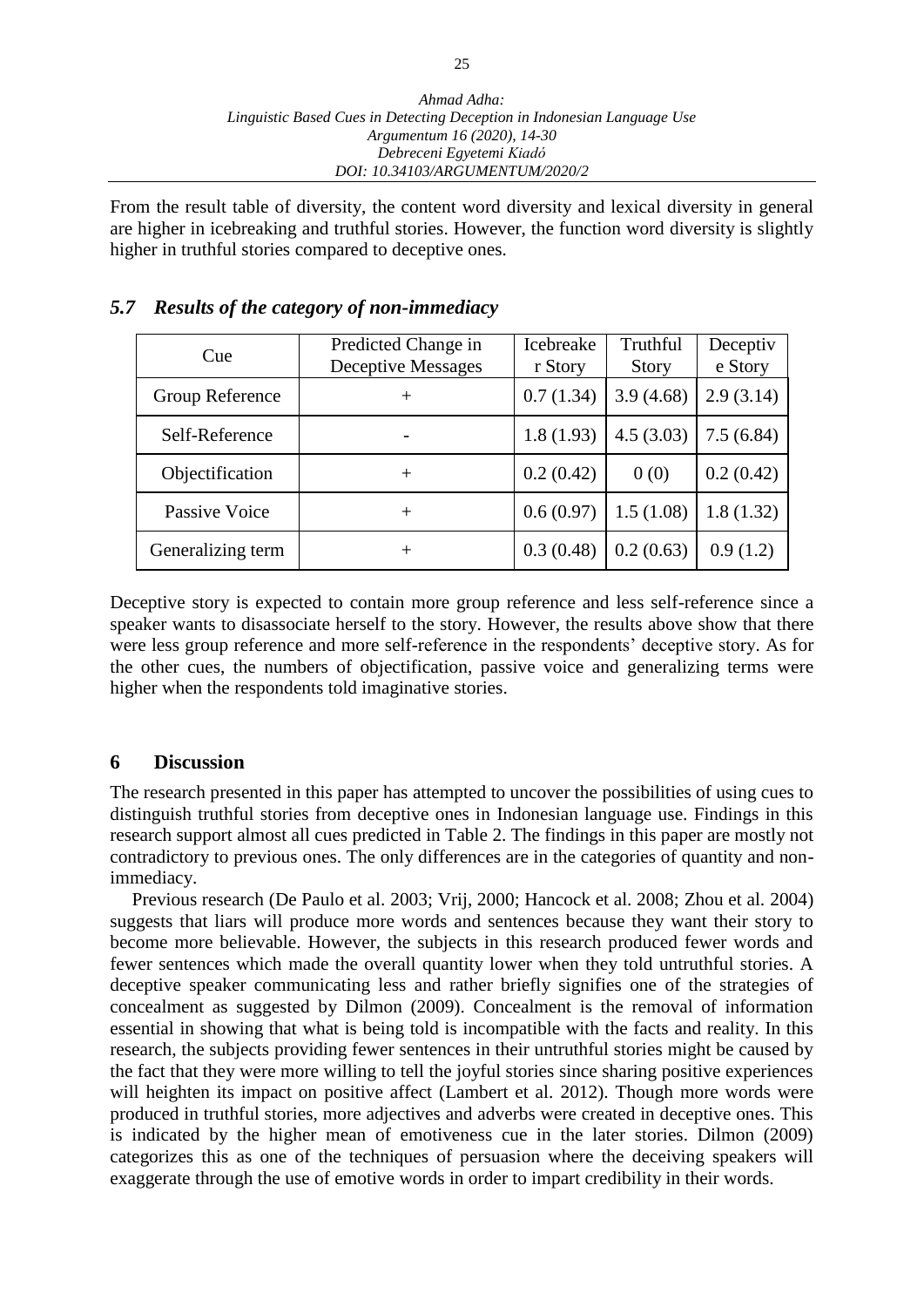Perceptual information in truthful stories has the highest mean in this paper. The information is produced in the form of sensory verbs, such as *lihat* 'to see' and *merasa* 'to feel'. Although these verbs appeared both in truthful and deceptive data, quoting was more common when the respondents told the truthful story. Quotation was made by respondent number 7.

| (1) | Jadi, |                 | kayak papasan                           | sebentar, |                | pas       |             | trus, pas kita |             | sadar,  |
|-----|-------|-----------------|-----------------------------------------|-----------|----------------|-----------|-------------|----------------|-------------|---------|
|     | SO    | like            | encounter                               | brief     |                | when then |             | when we        |             | realize |
|     | 'Itu  | $\mathfrak{si}$ | Anggun                                  |           | sudah datang!' |           | Pas         | kita           | cek         | lagi,   |
|     |       | that ART        | Anggun                                  | have come |                |           | when we     |                | check again |         |
|     |       |                 | ternyata si Anggun-nya sudah hilang,    |           |                |           | kayak gitu. |                |             |         |
|     |       |                 | turn out ART Anggun-POSS have disappear |           |                |           | like        | like that.     |             |         |

'So, it was like a brief encounter, and then when we realized, 'That's Anggun coming!' But when we checked it again, it turned out Anggun had gone, like that.'

Respondent number 8 was even able to produce a quotation of people that she had had a conversation with in her past experience.

| (2) |              | 'Dimanakamar mandi-nya.                                     |         |              | Kita                              | mau       | mandi.' Trus teman saya |                 |             |                        | yang        |  |
|-----|--------------|-------------------------------------------------------------|---------|--------------|-----------------------------------|-----------|-------------------------|-----------------|-------------|------------------------|-------------|--|
|     | where        | bathroom-POSS                                               |         |              | we                                | want bath |                         |                 |             | then friend I REL.PRON |             |  |
|     |              | orang Kanada bilang, 'Gak ada kamar mandi di sini. Cumanada |         |              |                                   |           |                         |                 |             |                        | toilet aja. |  |
|     |              | person Canada say no                                        |         |              | exist bathroom in here only       |           |                         |                 |             | exist                  | toilet just |  |
|     | 'Trus, kalau |                                                             |         |              | kita mau mandi gimana?' Kebetulan |           |                         |                 |             | ada                    | danau       |  |
|     | then         | if                                                          | we      | want         | bath                              | how       |                         | by chance       |             | exist                  | lake        |  |
|     | 'Itu         | berenang aja di danau!' Tapi                                |         |              |                                   |           | hati-hati,              |                 | suhu,       |                        | suhu        |  |
|     | that         | swim                                                        |         | just in lake |                                   | but       | beware                  |                 | temperature |                        | temperature |  |
|     | air-nya      |                                                             | mungkin |              | sekitar dua                       |           | derajat selsius.        |                 |             |                        |             |  |
|     | water-POSS   |                                                             | may     |              | around two                        |           |                         | degree celcius. |             |                        |             |  |

*'*Where is the bathroom? We want to take a bath. Then my Canadian friend said, 'There is no bathroom here. There is only a toilet.' 'Then how do we bathe?' There happened to be a lake by chance there. 'Just swim in the lake. But, beware of the temperature; the water temperature may be around two degrees Celsius.'

Self-reference was predicted less but ended up being produced more in deceptive stories. Although on average, deceptive stories in this study contain more self-references, it appears to be a repetition in Indonesian texts. Unlike English, Indonesian has the same form for subjective, objective and possessive first person singular pronoun, that is *saya* 'I, me, my'. Example will be given below by respondent number 5.

| $(3)$ Dan  |        |  | saya menjadi salah-satu delegasi - tersebut. Hal                   |  |     | ini |
|------------|--------|--|--------------------------------------------------------------------|--|-----|-----|
| and        |        |  | become one of delegation mentioned instance this                   |  |     |     |
|            |        |  | menyenangkan bagi saya karena sebelum~sebelum-nya saya mendapatkan |  |     |     |
| pleasure   |        |  | for I because before-POSS I                                        |  | get |     |
| penolakan, | berupa |  | email penolakan karena saya tidak pernah                           |  |     |     |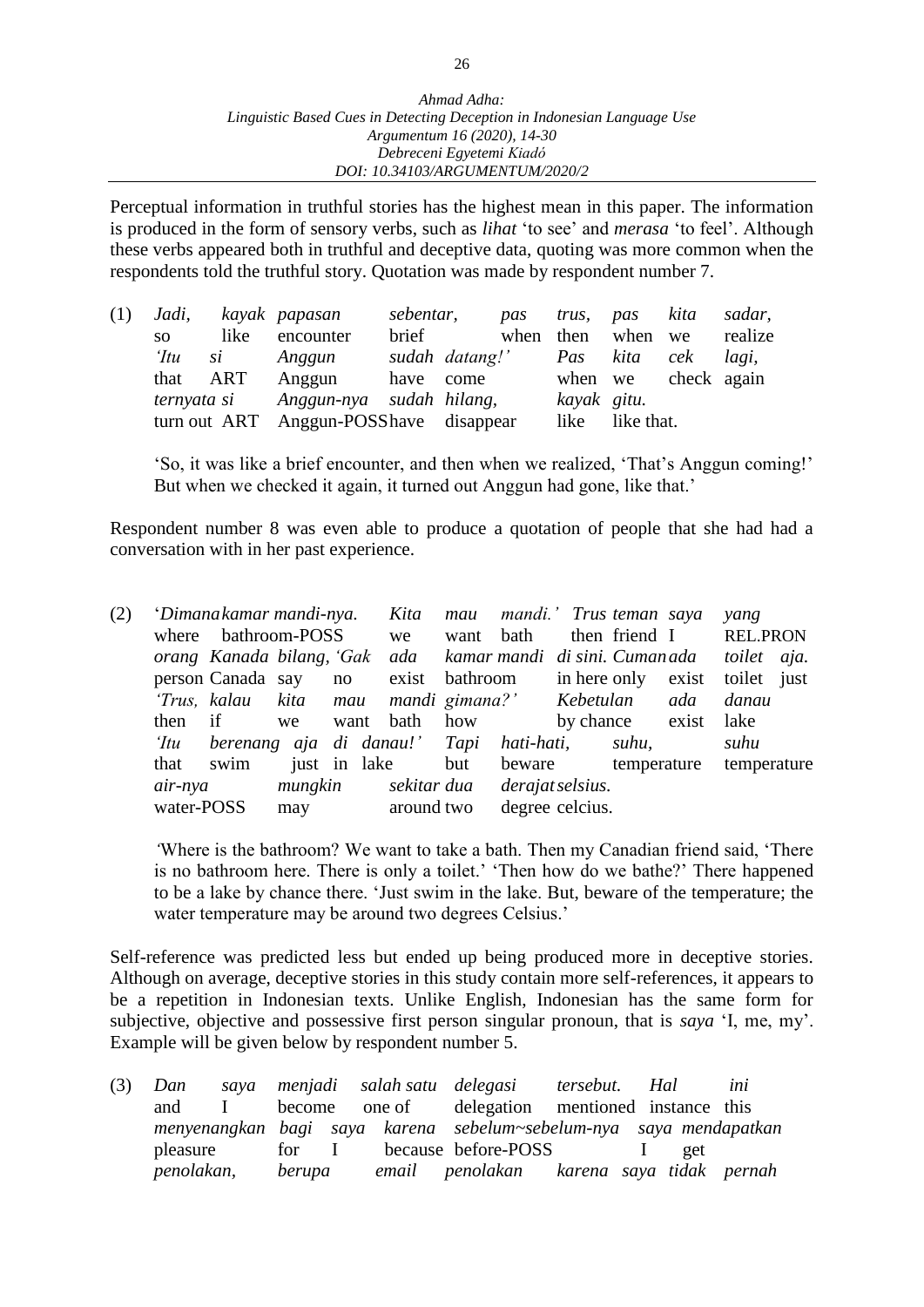| Ahmad Adha:                                                             |  |  |  |  |  |  |  |  |  |
|-------------------------------------------------------------------------|--|--|--|--|--|--|--|--|--|
| Linguistic Based Cues in Detecting Deception in Indonesian Language Use |  |  |  |  |  |  |  |  |  |
| Argumentum 16 (2020), 14-30                                             |  |  |  |  |  |  |  |  |  |
| Debreceni Egyetemi Kiadó                                                |  |  |  |  |  |  |  |  |  |
| DOI: 10.34103/ARGUMENTUM/2020/2                                         |  |  |  |  |  |  |  |  |  |

| rejection                          |       |     | in the form email |                               | rejection            |                             | because I |            | no   | have ever    |            |                 |
|------------------------------------|-------|-----|-------------------|-------------------------------|----------------------|-----------------------------|-----------|------------|------|--------------|------------|-----------------|
| berhasil mendapatkan kesempatan ke |       |     |                   |                               |                      | luar negeri untuk mengikuti |           |            |      |              | hal~ha     |                 |
| success get                        |       |     | chance            |                               | to                   | abroad                      |           |            | to   | attend       |            | instances       |
| apa                                | pun.  | Dan | ini               |                               | merupakan pengalaman |                             |           |            | bagi | sava         | yang       |                 |
| what even                          |       | and | this              | constitute                    |                      |                             |           | experience | for  | $\mathbf{I}$ |            | <b>REL.PRON</b> |
| cukup membawa<br>saya              |       |     |                   | hingga sekarang, di mana saya |                      |                             |           |            | saat |              | ini sedang |                 |
| quite                              | bring |     |                   | until                         | now                  |                             |           | in where I |      | time         |            | this PROG       |
| menempuh                           |       |     | master degree.    |                               |                      |                             |           |            |      |              |            |                 |
| take                               |       |     | master degree     |                               |                      |                             |           |            |      |              |            |                 |

'And I became one of the delegations. This makes me happy because I have been rejected before by an email because I have never succeeded to get a chance to attend any event abroad. And for me, this experience quite affects me until now where I am studying my master degree.'

Group references were found to be higher in truthful story, which was predicted to be lower. This similar finding was also obtained by Fuller et al (2015). They argue that cue of group reference is highly context dependent. This can be the reason why the respondents in this study used many group references since their joyful experiences include friends and relatives so mentioning them could not be avoided.

While the majority of cues in Table 2 had different average margins between the truthful and deceptive stories, some of those cues resulted with such small margins that they do not make these cues effective enough to detect deception in Indonesian texts at least for this study. However, it may be that by using a different context and text in future research, these cues will become relevant. Thus, they should not be omitted at this early step at investigating deception in Indonesian texts. Furthermore, according to the previous results, cues that are relatively strong and applicable in detecting deception in Indonesian are the number of words and sentences, modal verbs, and pronouns or references. From these results, regardless of their different languages, it can be argued that the linguistic cues of deception are nearly identical.

The identification of cues of deception is the first stage in automation of deception detection in Indonesian. It is essential to identify those cues that can easily be implemented into the current technology. Since research and development of a technology in natural language processing continues to develop, it is arguably possible to say that all of the cues in this paper could be applicable using technologies in order to detect deception. A system that is created for automation deception detection can be based on machine learning techniques that drive weights for the various cues presented here. This can be done by taking advantage of machine learning algorithms. The machine will later be able to identify cues within a text before being able to justify whether the text is based on truthful or deceptive stories. Nonetheless, any machine, method or system for automation deception detection should be able to adapt to different contexts. For that reason, it is necessary to conduct similar research with respondents telling stories of different topics.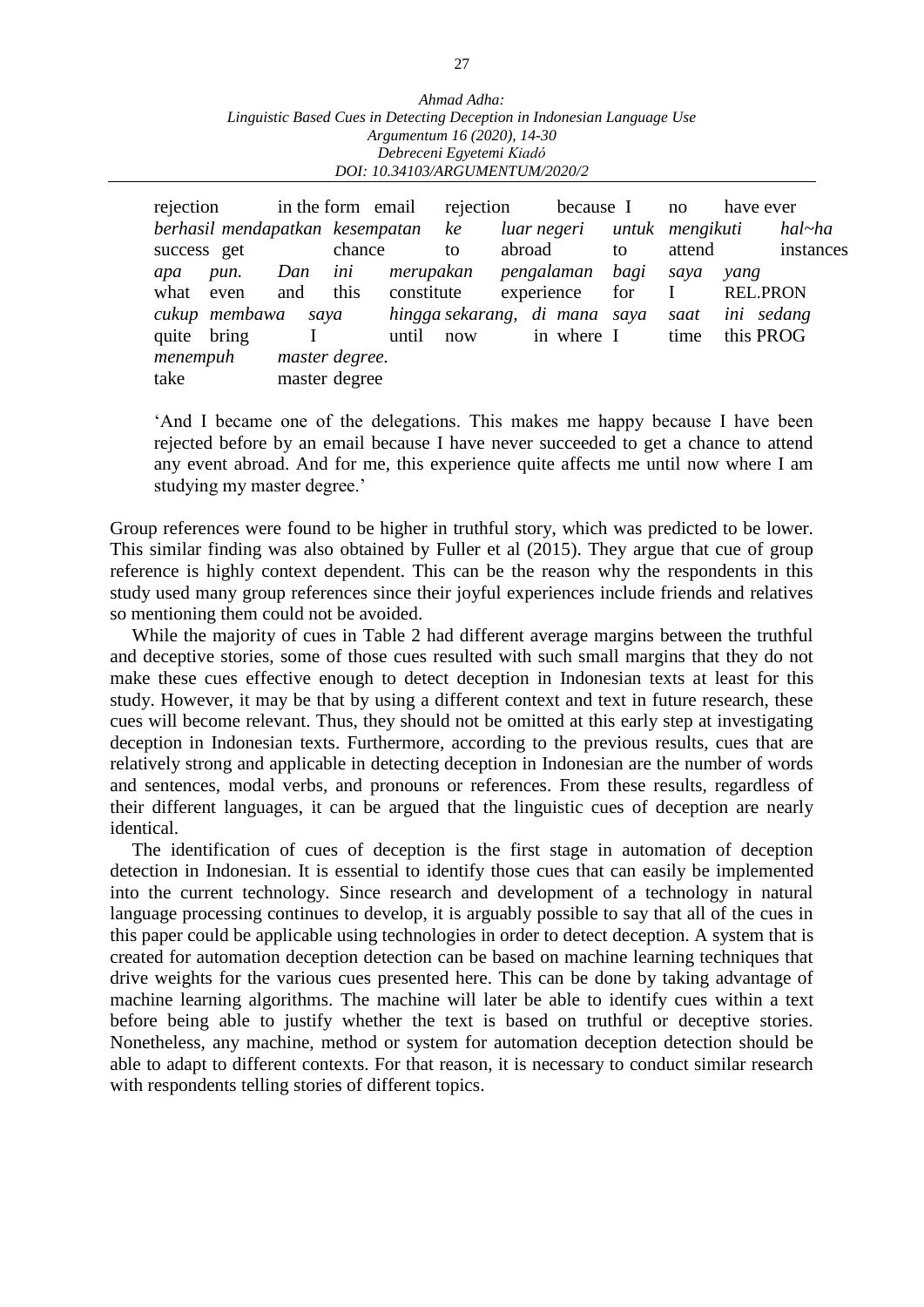#### **7 Conclusion and suggestion**

The current research is based on the assumption that the speakers of Indonesian will have similar linguistic cues of deception compared to speakers of other languages. The results show that most of the categories presented above are aligned to previous research which was conducted mostly with English speakers. The hypothesis in the beginning of the research presented here is mostly supported, that when lying, the message of Indonesian speakers is more expressive, more uncertain, less specific, less complex, less diverse, and less immediate. Some hypotheses are not supported such as in the category of quantity. This is because there was no time limit given to the subjects and they were more willing to tell their real experience. The spatial far information in the category of specificity is not supported since the subjects used more general locations in their truthful story. The use of group and selfreference produced the opposite of what was expected due to context dependence of the stories that the subjects provided. Despite the results, it can be concluded that there are several categories of linguistic cues that can be great discriminators to differentiate truthful and deceptive stories in Indonesian language use. Those categories are quantity, uncertainty, and non-immediacy. This paper is among the very first research detecting linguistic based cues on deception speech in Indonesian language. However, I feel that overall description in this research is very broad and general. Hence, the future researchers who are interested in deception study can focus on specific categories in the cues. This way, the results will be more specific and focused. Finally, if this type of research has been done numerous times and in greater description, a machine for automatic deception detection could be further developed.

#### **References**

- Adha, A. (2018): Linguistic based cues in detecting deception in Indonesian. *Prosiding Kongres Internasional Masyarakat Linguistik Indonesia (KIMLI) 2018*, 6-10.
- Bok, S. (1978): *Lying: Moral Choice in Public and Private Life*. New York: Random House. [https://doi.org/10.2307/1288137.](https://doi.org/10.2307/1288137)
- Buller, D.B. & Burgoon, J.K. (1996): Interpersonal deception theory. *Communication Theory* 6.1, 203-242. [https://doi.org/10.1111/j.1468-2885.1996.tb00127.x.](https://doi.org/10.1111/j.1468-2885.1996.tb00127.x)
- Coleman, L. & Kay, P. (1981): Prototype semantics: the English word lie. *Language* 57.1, 26- 44. [https://doi.org/10.1353/lan.1981.0002.](https://doi.org/10.1353/lan.1981.0002)
- Davis, R.C. (1961): Psychological responses as a means of evaluating information. In: Biderman, A.D. & Herbert, Z. (eds.): *The manipulation of Human Behavior*. New York: John Wiley & Sons Inc.
- DePaulo, B.M., Malone, B.E., Lindsay, J.J., Muhlenbruck, L., Charlton, K. & Cooper, H. (2003): Cues to deception. *Psychological Bulletin* 129.1, 74-118. [https://doi.org/10.1037/0033-2909.129.1.74.](https://doi.org/10.1037/0033-2909.129.1.74)
- Dilmon, R. (2009): Between thinking and speaking-Linguistic tools for detecting a fabrication. *Journal of Pragmatics* 41: 1152-1170. [https://doi.org/10.1016/j.pragma.2008.09.032.](https://doi.org/10.1016/j.pragma.2008.09.032)
- Donohue, W.A. (1991): *Verbal Intensity: Communication, Marital Dispute, and Divorce Mediation*. Hillsdale: Lawrence Erlbaum Associates.
- Dulaney Jr., E.F. (1982): Changes in language behavior as a function of veracity. *Human Communication Research* 9, 75-82. [https://doi.org/10.1111/j.1468-2958.1982.tb00684.x.](https://doi.org/10.1111/j.1468-2958.1982.tb00684.x)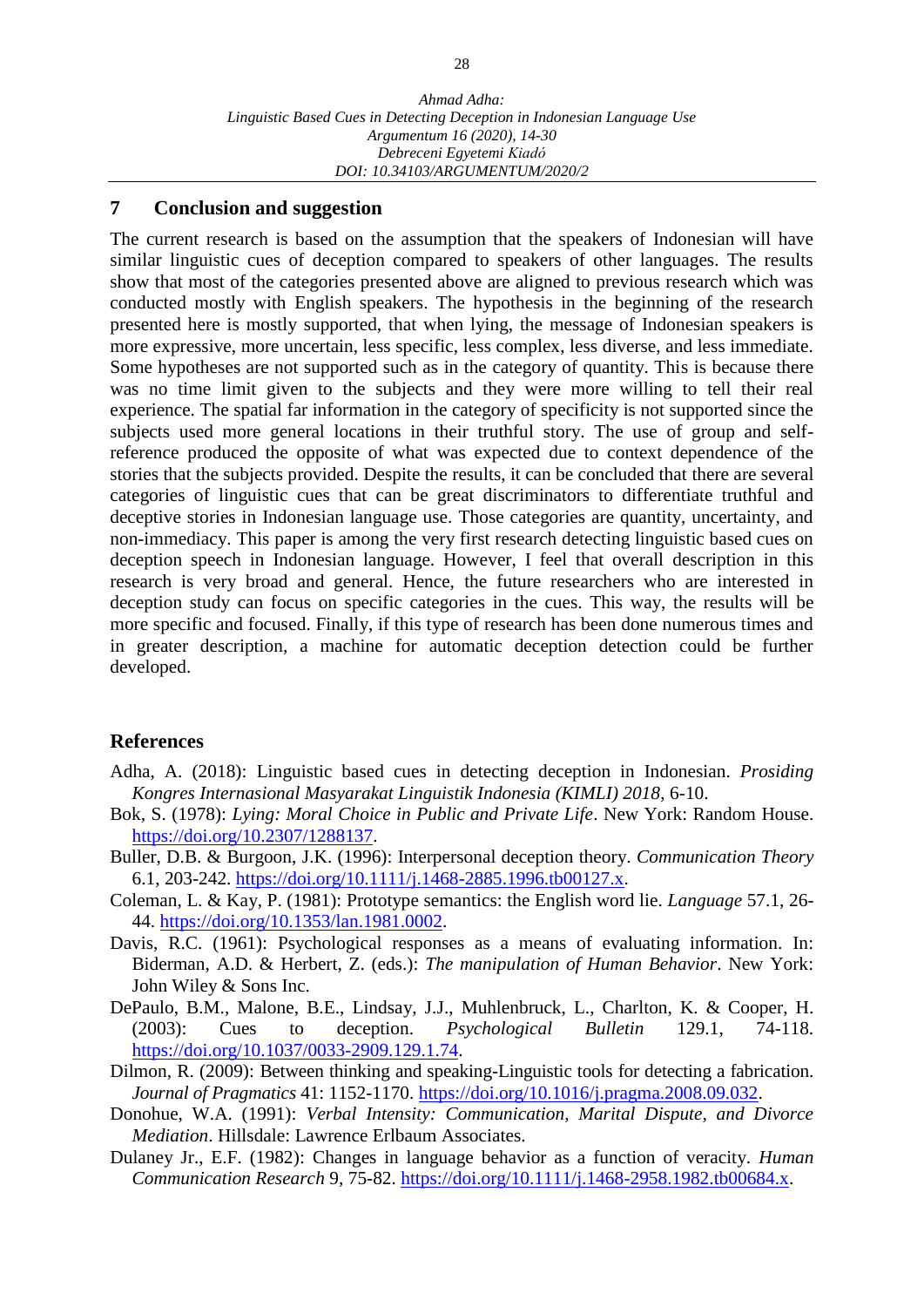- Dynel, M. (2018): *Irony, Deception and Humour: Seeking the Truth about Overt and Covert Untruthfulness*. Berlin: Mouton de Gruyter. [https://doi.org/10.1515/9781501507922.](https://doi.org/10.1515/9781501507922)
- Fraser, B. (1991): Questions of witness credibility. *Working Papers Series Program on Negotiation*, 3-91.
- Galasinski, D. (2000): *The Language of Deception*. Thousand Oaks: Sage.
- Fuller, C.M. (2008): *High-stakes and Real World Deception*: *An Examination of the Process of Deception and Deception Detection Using Linguistic-based Cues*. Doctoral dissertation in Oklahoma State University.
- Fuller, C.M., Biros, D.P., Burgoon J. & Nunamaker, J. (2013): An examination and validation of linguistic constructs for studying high-stakes deception. *Group Decis Negot* 22.10, 117- 134. [https://doi.org/10.1007/s10726-012-9300-z.](https://doi.org/10.1007/s10726-012-9300-z)
- Fuller, C.M., Biros, D.P., Twitchell, D.P. & Wilson, R.L. (2015): Real-world deception and the impact of severity. *The Journal of Computer Information System* 55.2, 59-67. [https://doi.org/10.1007/s10726-012-9300-z.](https://doi.org/10.1007/s10726-012-9300-z)
- Grice, P. (1975): Logic and conversation. In: Cole, P. & Morgan, J.L. (eds.): *Syntax and Semantics.* New York: Academic Press.
- Hancock, J.T., Curry, L.E., Goorha, S. & Woodworth, M. (2008): On lying and being lied to: A linguistic analysis of deception in computer-mediated communication. *Discourse Processes* 45.1, 1-23. [https://doi.org/10.1080/01638530701739181,](https://doi.org/10.1080/01638530701739181)
- Johnson, M.K. & Raye, C.L. (1981): Reality monitoring. *Psychology Review* 88.1, 67-85. [https://doi.org/10.1037/0033-295X.88.1.67.](https://doi.org/10.1037/0033-295X.88.1.67)
- Jupe, L.M., Vrij, A., Leal, S. & Nahari, G. (2018): Are you for real? Exploring language use and unexpected process questions within the detection of identity deception. *Applied Cognitive Psychology* 32.5, 622-634. [https://doi.org/10.1002/acp.3446.](https://doi.org/10.1002/acp.3446)
- Lambert, N.M., Gwinn, A.M., Baumeister, R.F., Strachman, A., Washburn, I.J., Gable, S.L. & Fincham, F.D. (2012): A boost of positive affect: The perks of sharing positive experiences. *Journal of Social and Personal Relationship* 30.1, 24-43. [https://doi.org/10.1177/0265407512449400.](https://doi.org/10.1177/0265407512449400)
- Lindsay, D.S. & Johnson, M.K. (1987): Reality monitoring and suggestibility: Children's ability to discriminate among memories from different sources. In: Zhou L., Burgoon, J.K., Nunamaker, J.F. & Twitchell, D. (eds.): *Group Decision and Negotiation*. [https://doi.org/10.1007/978-1-4684-6338-5\\_6.](https://doi.org/10.1007/978-1-4684-6338-5_6)
- Mehrabian, A. & Wiener, M. (1966): Nonimmediacy between communicator and object of communication in a verbal message: Application to the inference of attitudes. In: Ceci, S.J., Toglia, J. & Ross, D.F. (eds.): *Children's Eyewitness Memory.* New York: Springer-Verlag. [https://doi.org/10.1037/h0023813.](https://doi.org/10.1037/h0023813)
- Mey, J. (1993): *Pragmatics: An Introduction*. Malden: Blackwell Publishers.
- McCornack, S.A. (1992): Information manipulation theory. *Communication Monographs* 59, 1-16. (See in Yeung, L.N.T, Levine, T.R. & Nishiyama, K., 1999) [https://doi.org/10.1080/03637759209376245.](https://doi.org/10.1080/03637759209376245)
- McGrath, P. (2014): Why Good Memories Are Less Likely to Fade. Available from: [http://www.bbc.com/news/health-27193607.](http://www.bbc.com/news/health-27193607)
- Miller, G.R. & Burgoon, J.K. (1996): Factors affecting assessments of witness credibility. In: Kerr, N.L., Bray, R.M. (eds.): *The Psychology of the Courtroom*. New York: New York Academic Press.